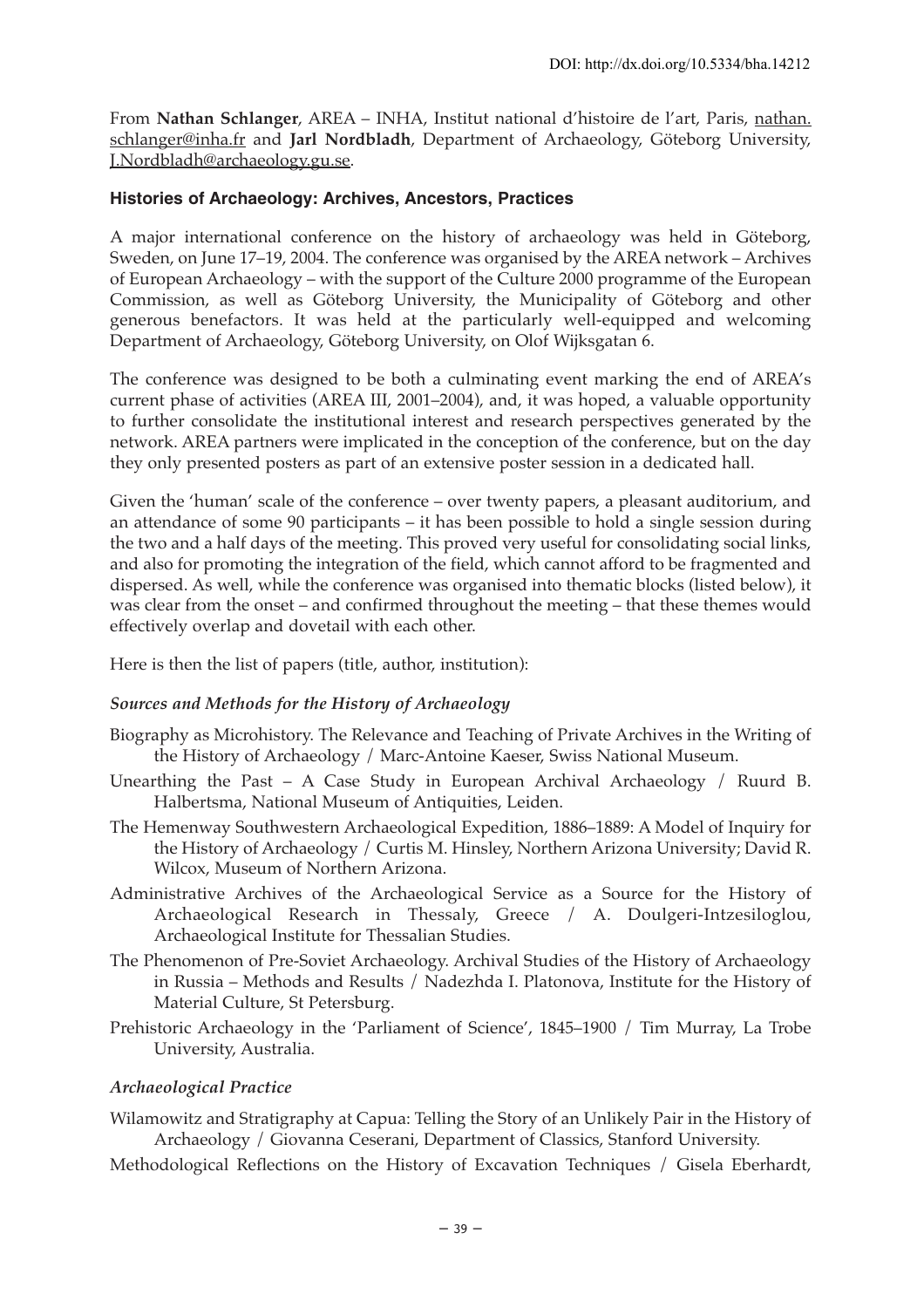Humboldt-Universität, Berlin.

'More than a Village' – On the Development of the Archaeological Study of the Medieval Countryside / Emma Bentz, Department of Archaeology and Ancient History, Lund University.

# *Visualising Archaeology*

- Frozen in Time: Photography and Archaeology in The Netherlands / Leo Verhart, National Museum of Antiquities, Leiden.
- The Sorting Table The Performance of Antiquarianism / Christopher Evans, Department of Archaeology, Cambridge.
- Towards a More 'Scientific' Archaeological Tool: The Accurate Drawing of Greek Vases Between the End of the 19th and the First Half of the 20th Centuries  $\bar{I}$  Christine Walter, Musée du Louvre.
- Weaving Images. Juan Cabré and Spanish Archaeology in the First Half of the 20th Century / Susana González Reyero, Prehistory and Archaeology, Autonoma University, Madrid.
- The Impossible Museum: Exhibitions of Archaeology as Reflections of Contemporary Ideologies / Marcello Barbanera, Università degli Studi di Roma "La Sapienza".
- European Images of the Ancient Near East at the Beginnings of the 20th Century / Maria Gabriella Micale, Università degli Studi di Roma "La Sapienza".

## *Questions of Identity*

- Archaeology, Politics and Identity. The Case of the Canaries Islands in the 19th Century / José Farrujia de la Rosa & Carmen del Arco Aguilar, University of La Laguna, Tenerife, Canary Islands.
- Language, Nationalism, and the Identity of Archaeologists the Case of Juhani Rinne's Professorship in the 1920s / Visa Immonen & Jussi-Pekka Taavitsainen, Department of Archaeology, University of Turku, Finland.
- Prehistory at the Portuguese Association of Archaeologists: A Question of National Identity? / Ana Cristina Martins, Portuguese Association of Archaeologists.
- Town and Gown, Amateur and Academic Archaeological Encounters in Oxford 1850–1900 / Megan Price, Wolfson College, Oxford.
- On the History of Danish Archaeology in the Last 150 Years / Stine Wiell, Denmark.
- Virchow and Kossinna. From the Science-Based Anthropology of Humankind to the Culture-Historical Archaeology of Peoples / Sebastian Brather, Johann-Wolfgang-Goethe-Universität Seminar für Vor- und Frühgeschichte, Frankfurt/Main.
- Dutch Archaeology and National Socialism / Martijn Eickhoff, RAAP Archeologisch Adviesbureau.
- Ransacking the Archaeological Memory of the Vallhagar Excavations, 1946–1948 / Marie Svedin, Department of Archaeology, Göteborg University.

A written commentary, based on the extended abstracts of the speakers, was provided by Leo Klejn (St. Petersburg), who unfortunately could not attend. These extended abstracts and additional information can be found on the conference website, at www. historiesofarchaeology.org

The concluding discussion, on the afternoon of Saturday the 19th June, generated lively debates and exchanges of information.